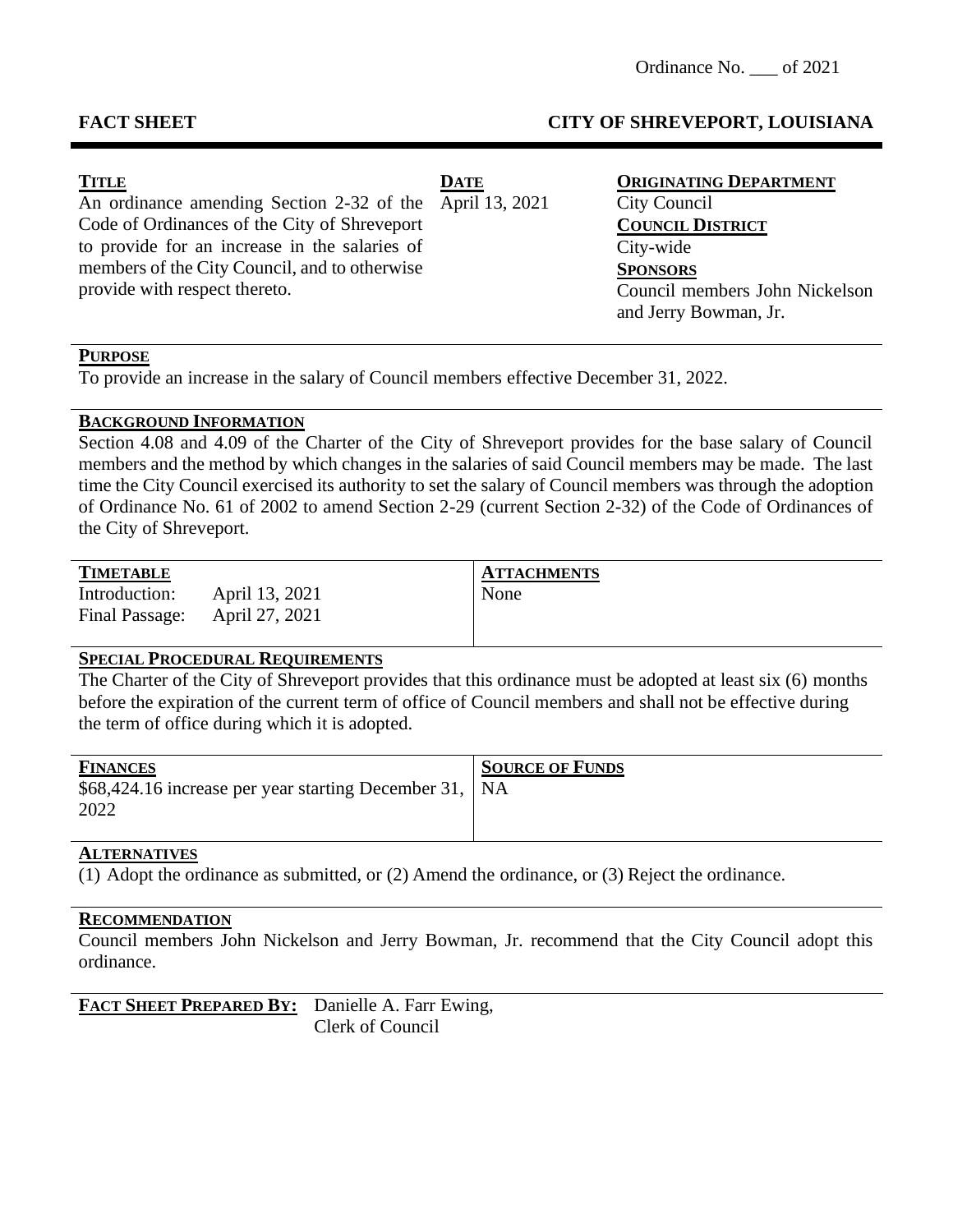**ORDINANCE NO. OF 2021**

# **AN ORDINANCE AMENDING SECTION 2-32 OF THE CODE OF ORDINANCES OF THE CITY OF SHREVEPORT TO PROVIDE FOR AN INCREASE IN THE SALARIES OF MEMBERS OF THE CITY COUNCIL, AND TO OTHERWISE PROVIDE WITH RESPECT THERETO.**

## **BY COUNCIL MEMBERS: JOHN NICKELSON AND JERRY BOWMAN, JR.**

**WHEREAS**, Section 4.08 of the Charter of the City of Shreveport ("City Charter"), provides that each member of the City Council shall receive a certain base salary; and

**WHEREAS**, Section 4.09 of the City Charter provides that the Council may by ordinance make changes in the salaries of its members, subject to the following provisions and limitations:

- (a) The change shall be adopted at a regular meeting of the Council;
- (b) No increase of salary shall be effective during the term of office during which it is adopted;
- (c) No change in the salaries of Council members shall be made during the last six (6) months of the terms of office of Council members; and
- (d) Any change in the salary of Council members shall apply uniformly to all members, provided that this provision shall not prevent the payment of additional compensation to the chairman of the Council; and

**WHEREAS**, the compensation of the Council members of the City of Shreveport as provided for in Section 2-32 (former Section 2-29) of the Code of Ordinances of the City of Shreveport was last amended by Ordinance No. 61 of 2002.

**NOW, THEREFORE, BE IT ORDAINED** by the City Council of the City of Shreveport in due, legal, and regular session convened, that Section 2-32 of the Code of Ordinances of the City of Shreveport be and the same is hereby amended to read as follows, to wit:

#### **Sec. 2-32. Compensation of councilmembers.**

(a) Each member of the city council shall receive a base annual salary of \$25,000.00, payable in equal semi-monthly installments. Such salary shall remain in effect unless and until changed by the city council in accordance with section 4.09 of the Charter.